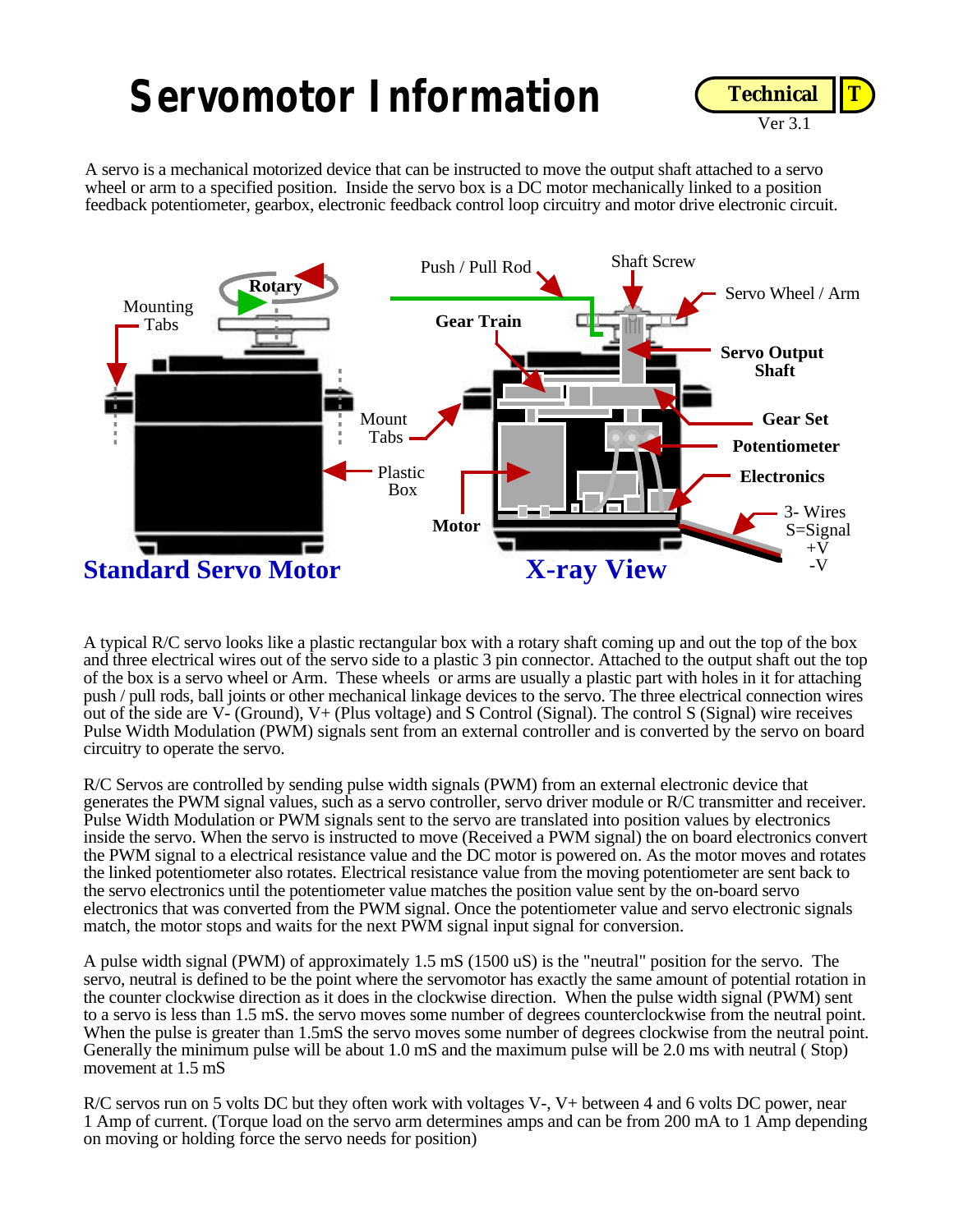## **Servo Information C** Technical T



### **SERVO RATINGS**

The most common details available on a servo are its speed and torque rating. Nearly all servo packages are listed with brand name, model name/ number, speed, and torque output at 4.8 volts and 6.0 volts. Some information about metal, plastic gears or ball bearings may also be listed.



### **SERVO TORQUE** 16 oz-in on 1" **1" Arm**  $arm = 1$  lbs lift ŧ  $\mathbf O$  $\Omega$ **BP Weight (16 Ounces) 16 ounces (oz) = 1 pound (lbs)**

### **SERVO SPEED**

*Servo Speed is defined as the amount of time ( in seconds) that a servo arm attached to the servo output shaft will move from 0 to 60 degrees.*

*Note: The lower the time (Seconds) the faster the servo can move an attached wheel or arm.*

Servo Speed is measured by the amount of time (in seconds) it takes a 1 inch servo arm to sweep left or right through a 60 degree arc at either 4.8 or 6.0 volts. A servo rated at 0.22 seconds/60 degrees takes 0.22 seconds to sweep through a 60 degree arc. Some of the fastest servos available move in the 0.06 to 0.09 second range. In some servos, faster speeds may lower torque available.

### **SERVO TORQUE (Power)**

*Servo Torque is defined as ounce-inch (oz-in) The total push / pull power a servo can apply on a 1" servo arm when moving.*

Servos have a certain amount of torque (strength) that is generally proportional to their size. Servos come in all kinds of sizes, strengths and weight. Torque is the measurement of force given over a distance. For most servos in the USA, torque is measured in oz-in (force in ounces times inches, or ounce-inch). Servo Torque is measured by the amount of weight (in ounces) that a servo can hold at 1-inch out on the servo output arm in the horizontal plane, again at either 5.0 or 6.0 volts to see when the servo stalls as it tries to lift the weight horizontally. The reported result is a measurement like this: Servo  $XYZ = 100$  oz/in. @ 6.0 V. That means that Servo  $XYZ$ is capable of holding 100 ounces using a 1 inch output arm without excessive deflection at 6.0 input volts. To convert oz-in to kilogram-centimeters (kg-cm) just divide by 13.9

**Examples:** Servo-A has 42 oz-in of torque 42 divided by  $16 = 2.63$  Lb-In. of force on a 1" servo arm

Servo-B has 2.5 oz-in of torque 2.5 divided by  $2 = 1.25$  Oz.-In. of force on a 2" servo arm Servo-C has 36 oz-in of torque

36 divided by  $4 = 9$  Oz.-In. of force on a 4" servo arm

**Note:** If you need to know how many pounds a servo can push or lift on a 1" servo arm, divide the oz-in by the number 16. Different sized arms can be used. Use the length of the arm and divide the oz-in value by the arm length. Ounces divided by 16, for Pounds. Inches divided by 12 for Foot.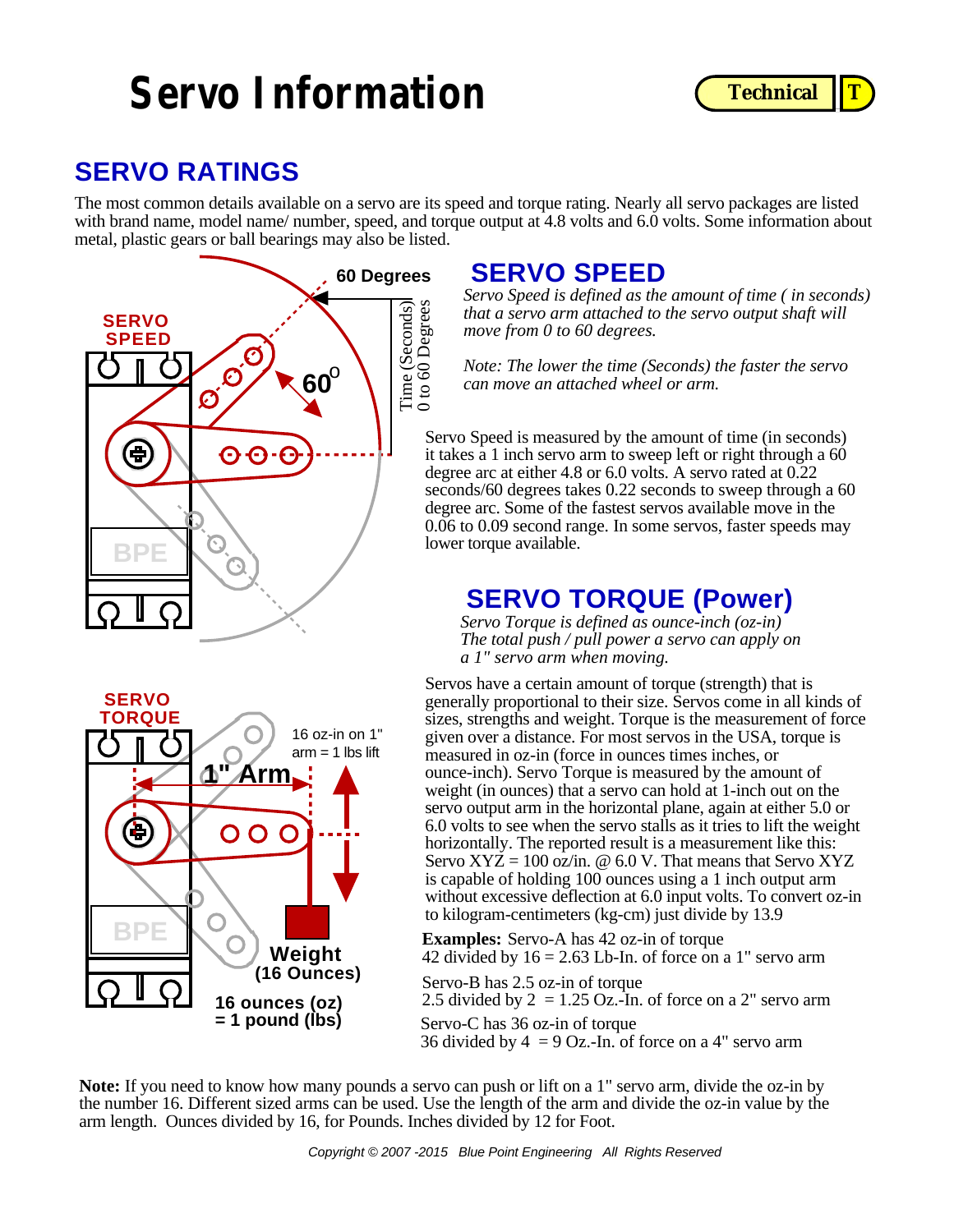## **Servo Information C** Technical T



### **SERVO RATINGS**

### **SERVO POWER (4.5- 6.0 VDC)**

*Servo Power is defined as the amount of DC Voltage needed to operate a Servo without damage.* 4.5 to 6.0 Voltage

> Servo operate from 4.5 to 6.0 volts DC. At the higher voltage servos tend to be faster and sometimes stronger, but can heat up faster when stalled or in a hold position with stress forces against the servo output shaft. Some servo controllers require a separate power source from the control source to deliver the higher 6.0 Vdc. The current drain (Amps required) depends on the torque being put out by the servo motor and can be in excess of one amp if the servo is stalled under load.

It is best to calculate 1 Amp per servo when figuring power supply needs for most servos.

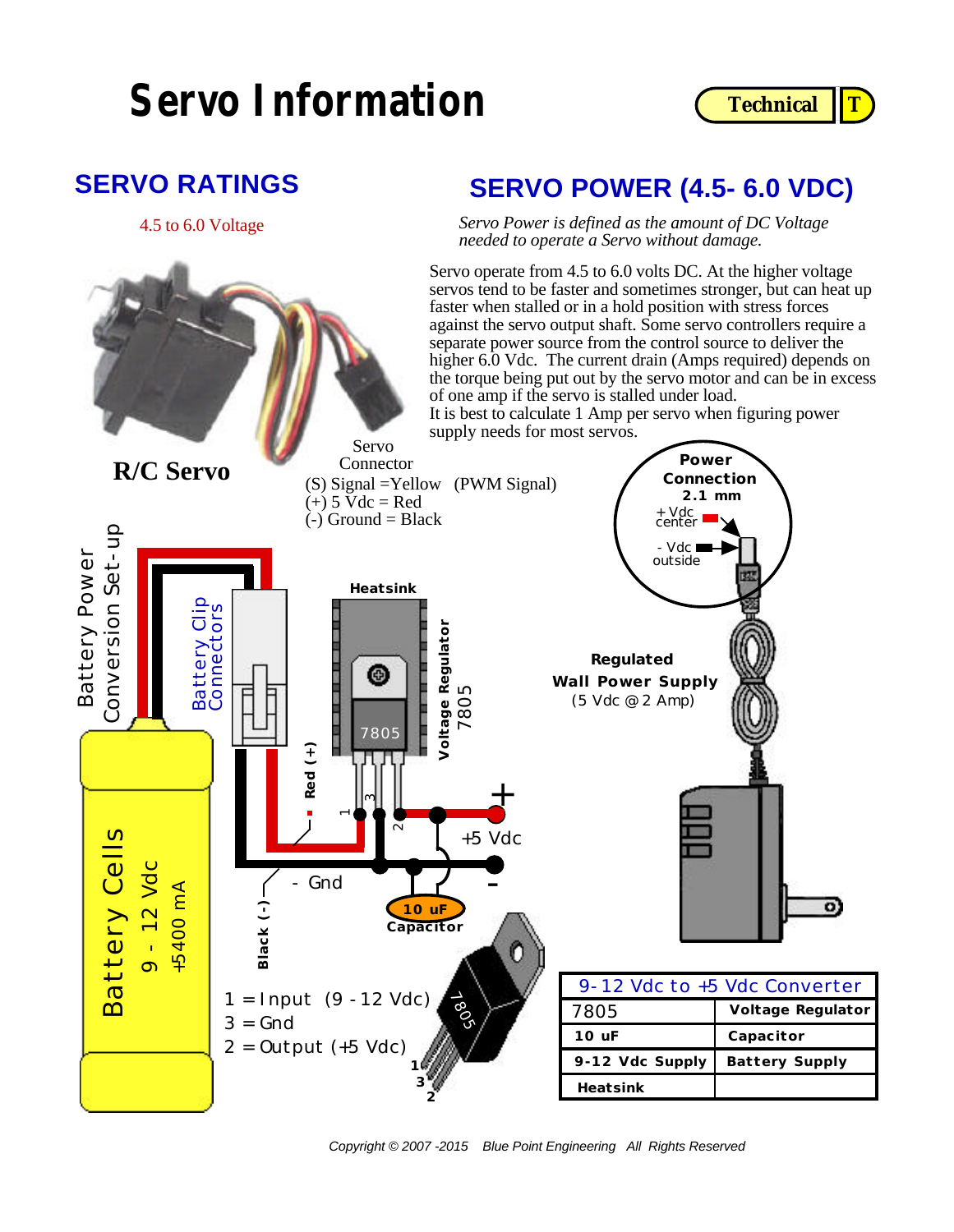## **Servo Wire Information**





## **Servo Wire Code**

| <b>Servo Type</b>     | Positive $(+)$ | Signal (S)    | <b>Negative (-)</b> |
|-----------------------|----------------|---------------|---------------------|
| <b>Cirrus</b>         | <b>Red</b>     | <b>White</b>  | <b>Black</b>        |
| Futaba - J            | <b>Red</b>     | <b>White</b>  | <b>Black</b>        |
| <b>JR</b>             | <b>Red</b>     | <b>Orange</b> | <b>Brown</b>        |
| <b>Hitec</b>          | <b>Red</b>     | <b>Yellow</b> | <b>Black</b>        |
| <b>Airtronics</b>     | <b>Red</b>     | <b>Orange</b> | <b>Black</b>        |
|                       | <b>Red</b>     | <b>White</b>  | <b>Black</b>        |
|                       | <b>Red</b>     | <b>Black</b>  | <b>Black</b>        |
| <b>Airtronics - Z</b> | <b>Red</b>     | <b>Blue</b>   | <b>Black</b>        |
| <b>Fleet</b>          | <b>Red</b>     | <b>White</b>  | <b>Black</b>        |
| <b>GW</b>             | <b>Red</b>     | <b>Orange</b> | <b>Brown</b>        |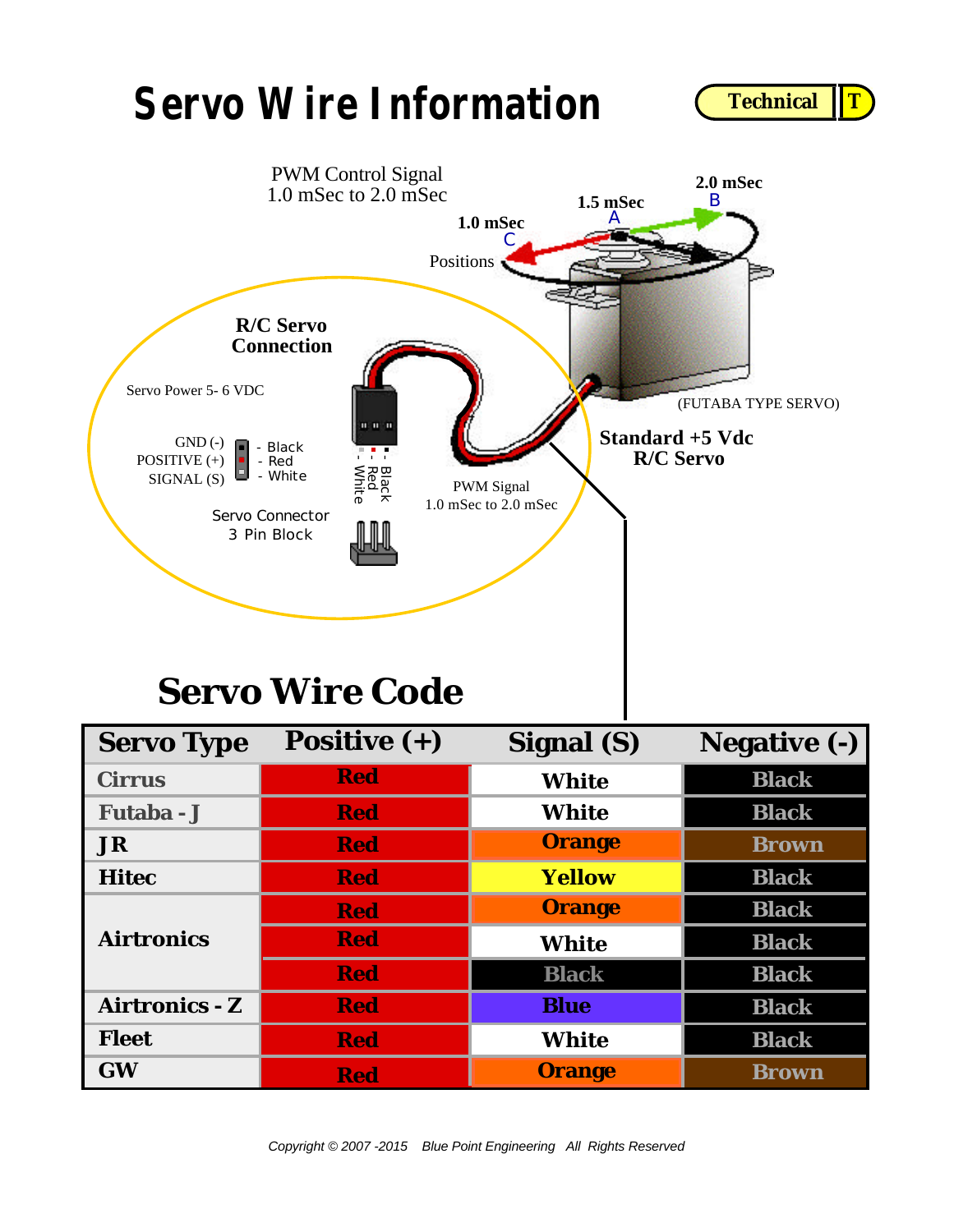## **R/C Servo Function C** Technical T



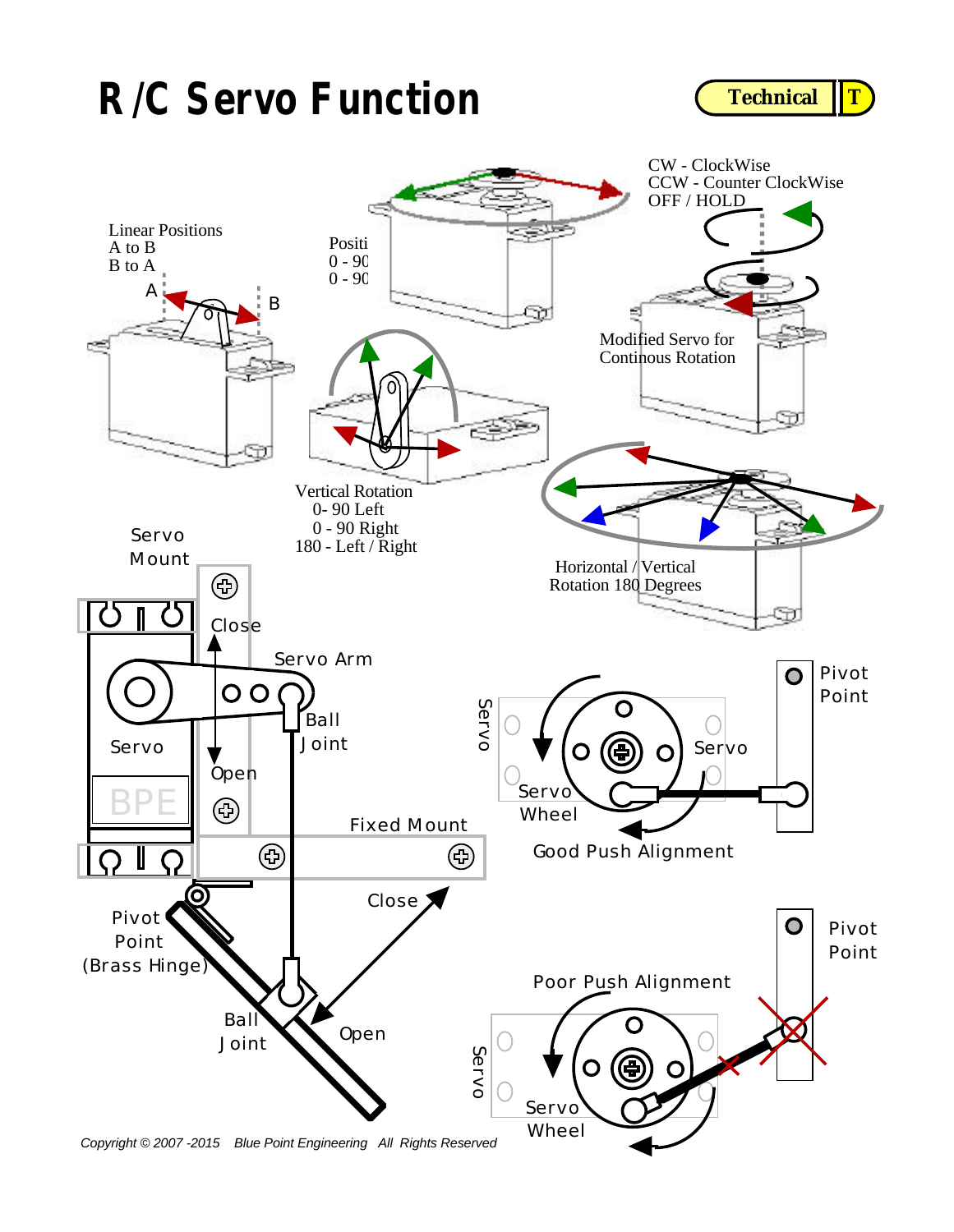## **Servo Mechanics**





*Copyright © 2015 Blue Point Engineering All Rights Reserved*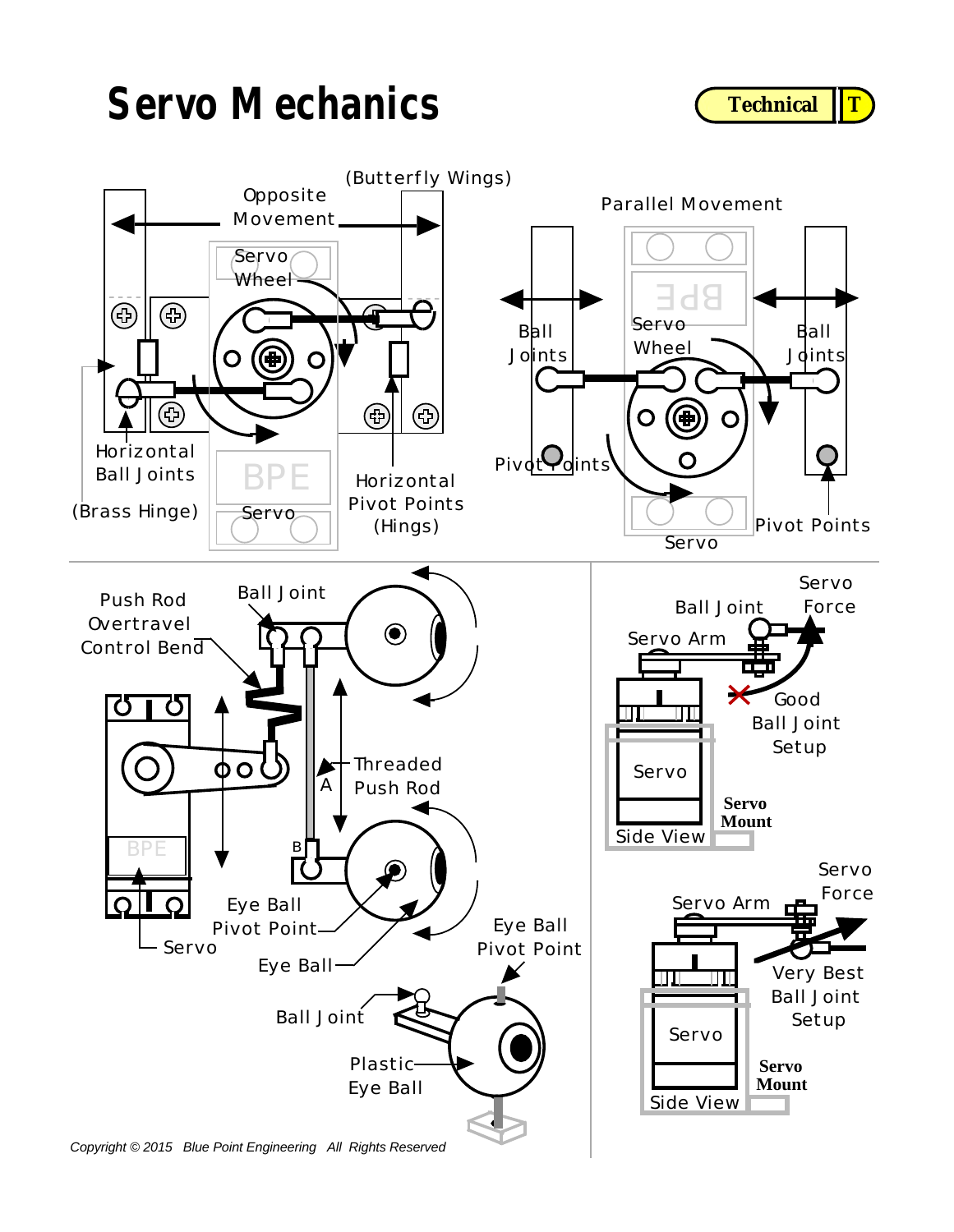# **Servo Centering**



R/C servos are usually mechanically stopped from moving at full rotation. They have limited rotation through a mechanical, plastic block on the internal gearing and can rotate about 90 to 180 degrees or less only. Servos are unable to continually rotate and usually can't be used for driving rotating wheels. A servos precision positioning makes them ideal for robotics and animatronics, since servos are self contained with control loop circuitry, drive circuits, servo position, speed control, and are very easy to control by an external device such as a electronic servo controller board used in animatronic character and robotic applications.

Servos are dynamic devices that when instructed to move position, will actively move to hold the position, If for example a servo is instructed to move in the clockwise position and an external force is present and pushing against the servo such as a mechanical linkage, the servo will resist being moved out of that position or continue to try and move to the instructed position, even if the servo arm is incorrectly placed on the motor shaft, until powered off. It is for this reason that every **servo output arm or servo wheel used should be placed into the neutral position before instillation into your project.** 

Setting the servo arm or wheel to the neutral position prevents stress to the servo motor, damages to the electronics and provides wider movement ranges and angles for operating the mechanical linkages connected to the servo arm or servo wheel.



*Copyright © 2007 -2015 Blue Point Engineering All Rights Reserved*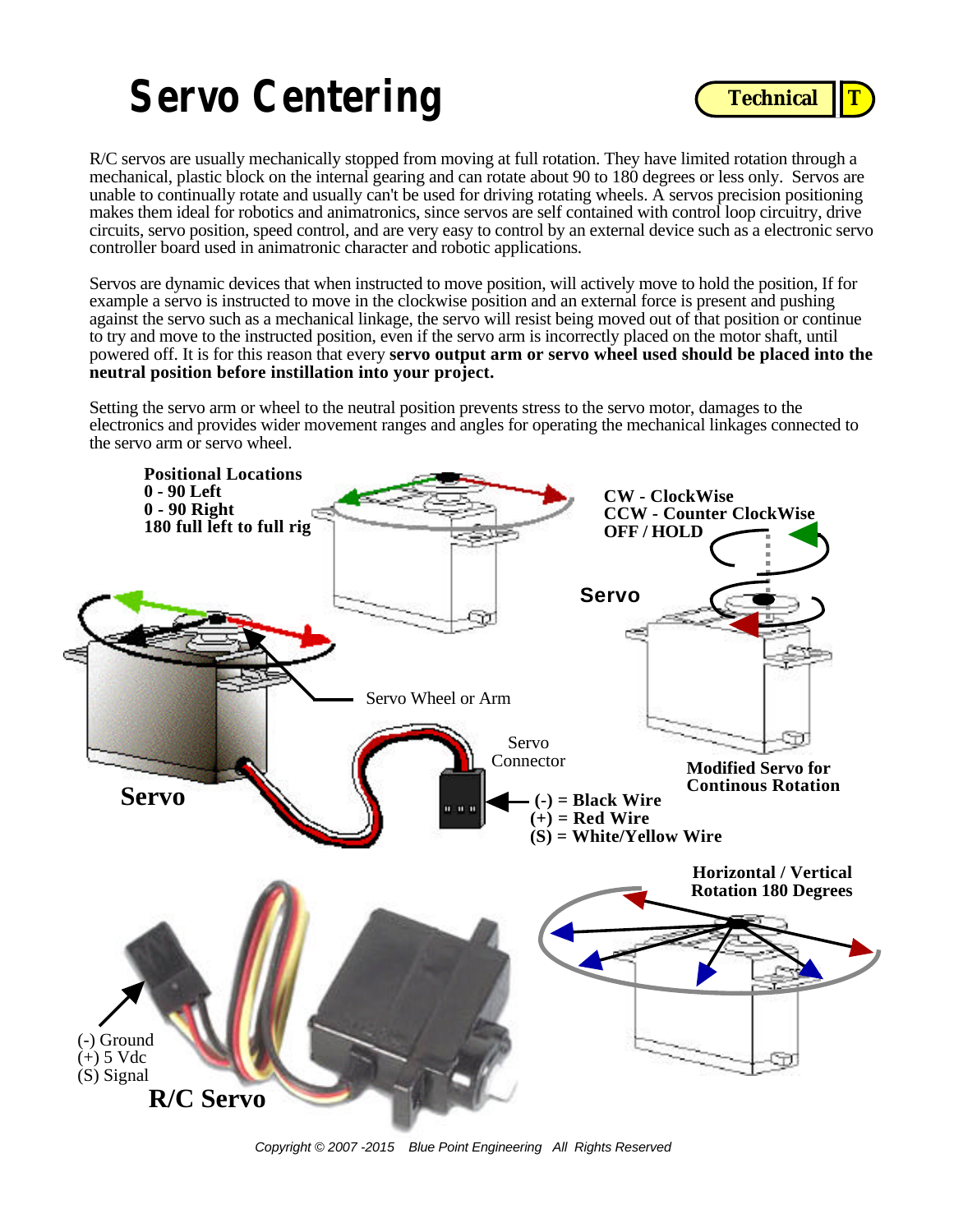



### **How to Determine the Center Position of a R/C Servo**

#### **Automated Servo Center Position**

There are several ways to do this:

*( See Servo Checker Operation Guide )*

The best and easiest way to set a servo's center position is to connect the servo to a servo checker or tester. There are several low cost servo checkers worth purchasing and having in your toolbox if you plan to work with servos. To use a Servo Checker simple set the Servo Checker to its automated center position and let the controller move the connected servo to center. If the servo arm is pre-attached, you may have to remove the servo arm on top of the servo shaft and re-position it back onto the servo shaft center point. The servo is now ready for instillation. Once centered place the servo arm on top of the servo shaft, secure it with servo screw and install the servo as needed or carefully remove the servo arm from the servo if not needed for instillation. Do not move the shaft at this point, if it moves, simply repeat the above procedure to find the servo center again.

#### **Manual Servo Center Position - Steps:**

Carefully place one of the servo arms or wheel onto the servo shaft, mark a reference line through (across) the servo arm or wheel center point.

Slowly and carefully rotate the servo arm or wheel by hand as far to one side as it will go, do not force servo arm / wheel.

Mark a line on the servo base where the servo arm or wheel reference line stops.

Slowly and carefully rotate the servo arm or wheel by hand to the opposite position, as far to one side as it will go, do not force servo arm / wheel. Should travel about 180 degrees. Mark a line on the servo base where the servo arm reference line stops.

Rotate the servo arm back to 90 degrees between the two end reference line positions (A,B) marked on the servo base. You may have to remove the servo arm on top of the servo shaft and re-position it back onto the output shaft to get the center point if the arm is off center position. This should put the servo arm close to center position.

Carefully remove the servo arm from the servo if not needed for instillation or place the servo arms on top of the servo shaft, secure it with servo screw and install the servo as needed. Do not move the shaft at this point. If it moves, simply repeat the above steps to find the servo center again.

### **SERVO CENTERING**

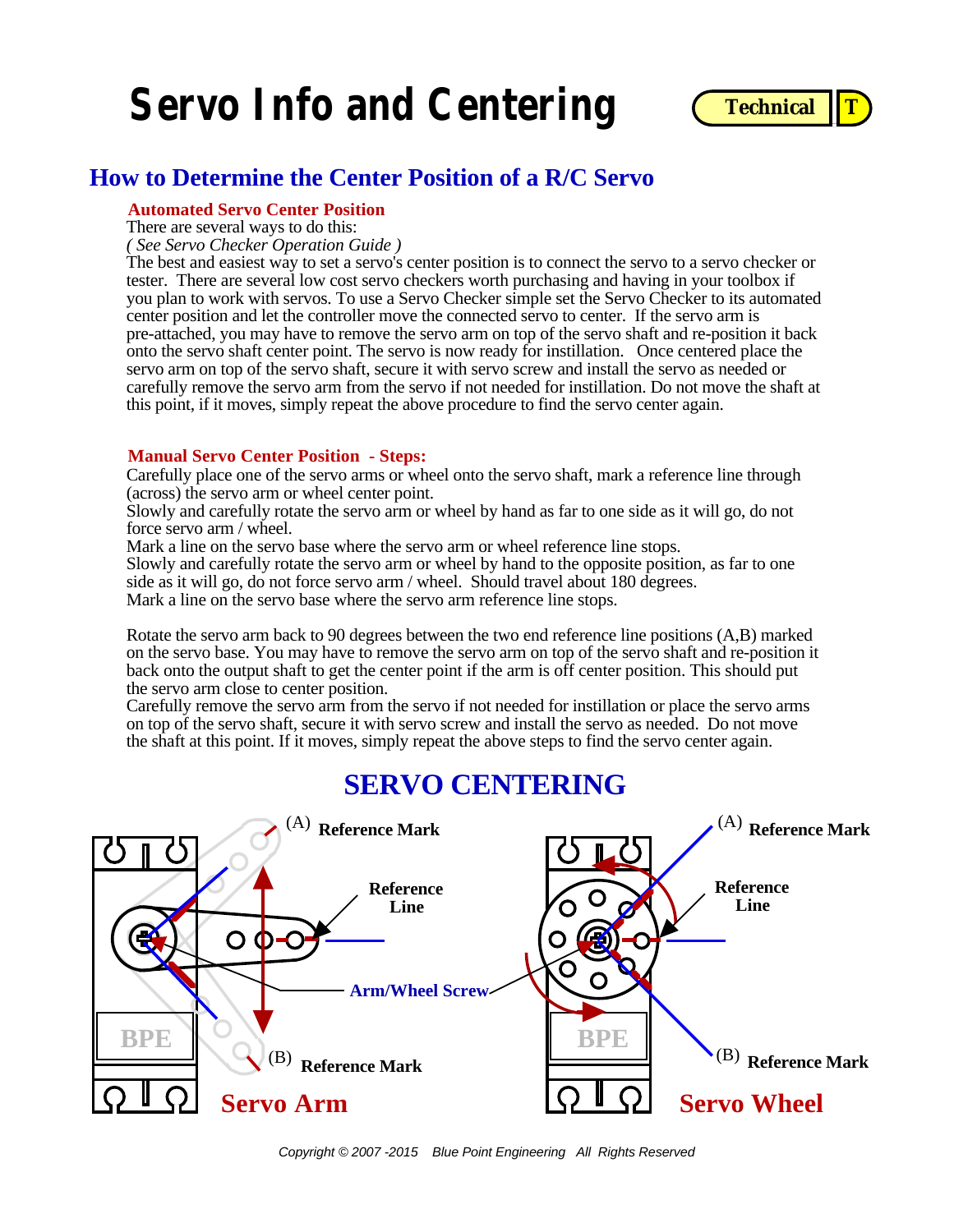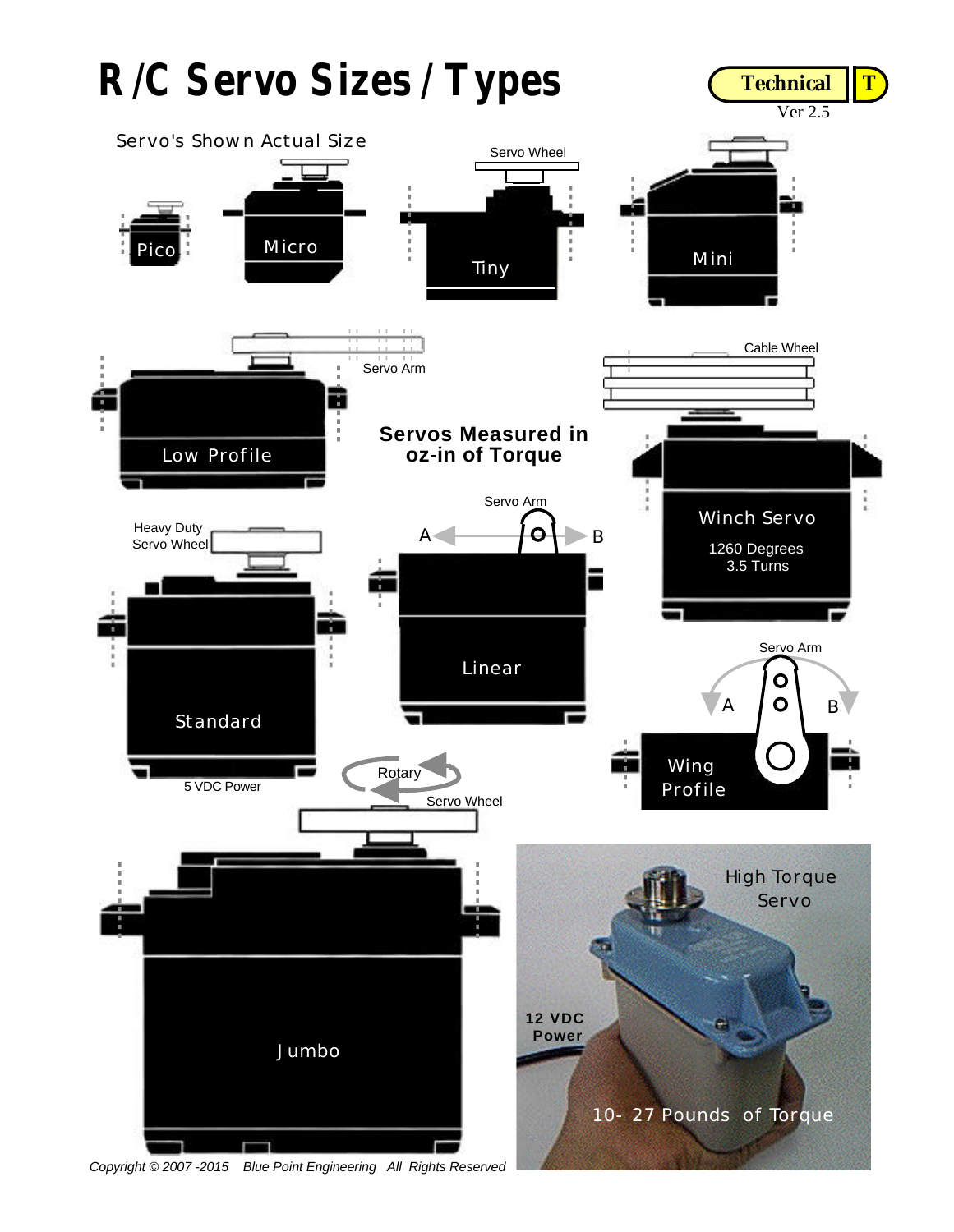

*Copyright © 2007 -2015 Blue Point Engineering All Rights Reserved*

**METAL GEARS PLASTIC GEARS**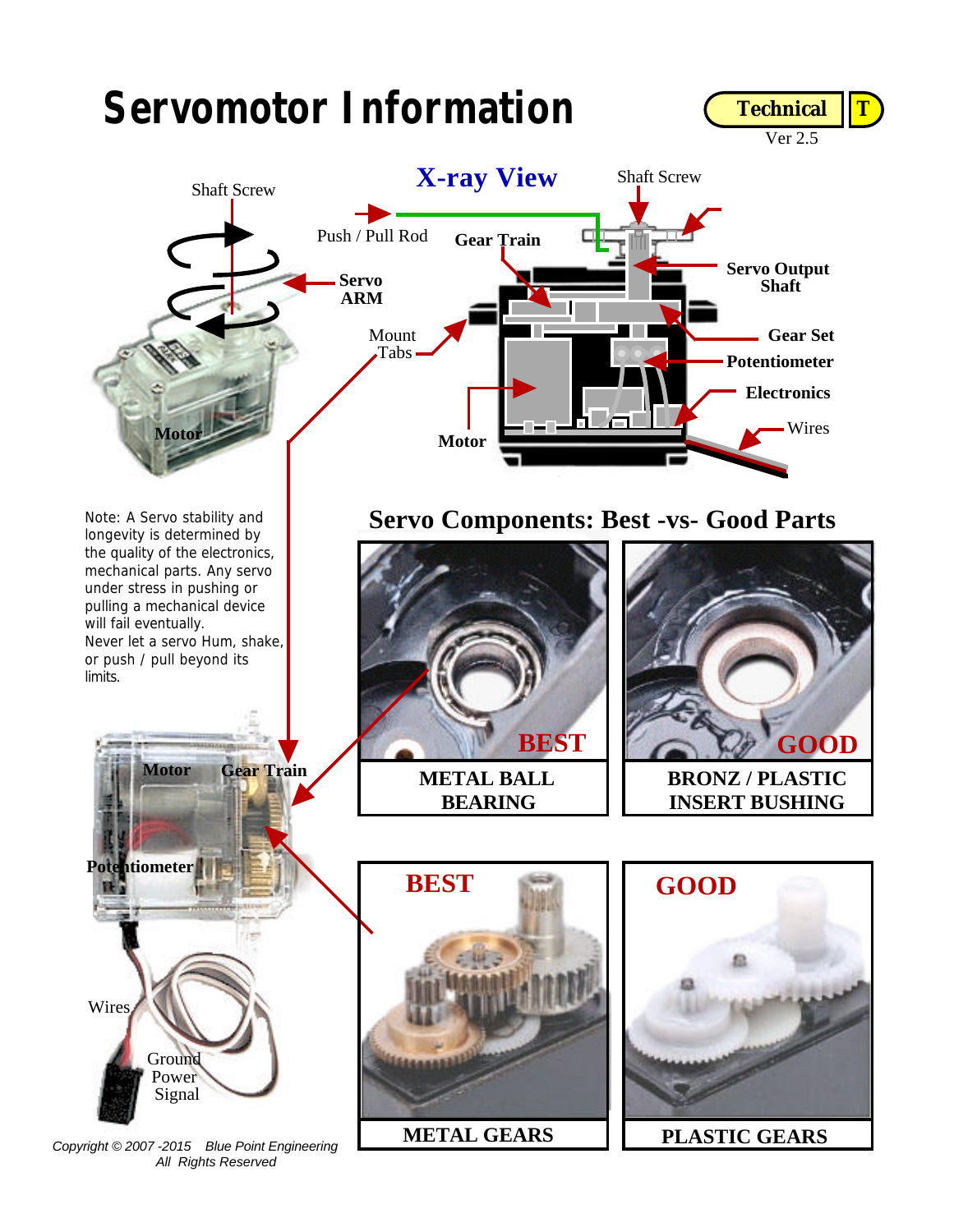# **Servo Setup Mechanics CECANIC CECANICAL CECANICAL CECANICAL CECANICAL CECANICAL CECANICAL CECANICAL CECANICAL CECANICAL CECANICAL CECANICAL CECANICAL CECANICAL CE**





*Copyright © 2007 -2015 Blue Point Engineering All Rights Reserved*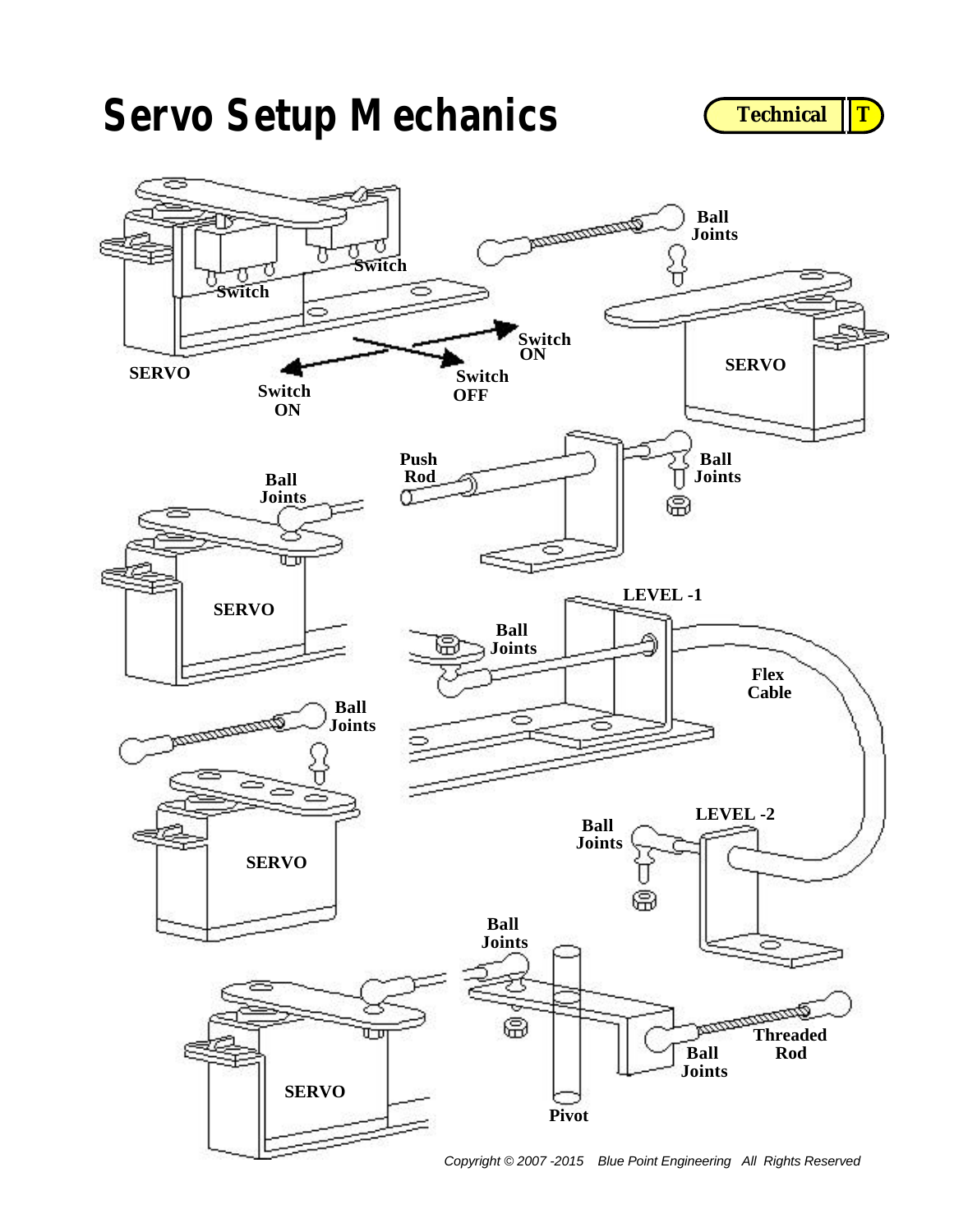## **Servo Mechanics**

**Technical T** 

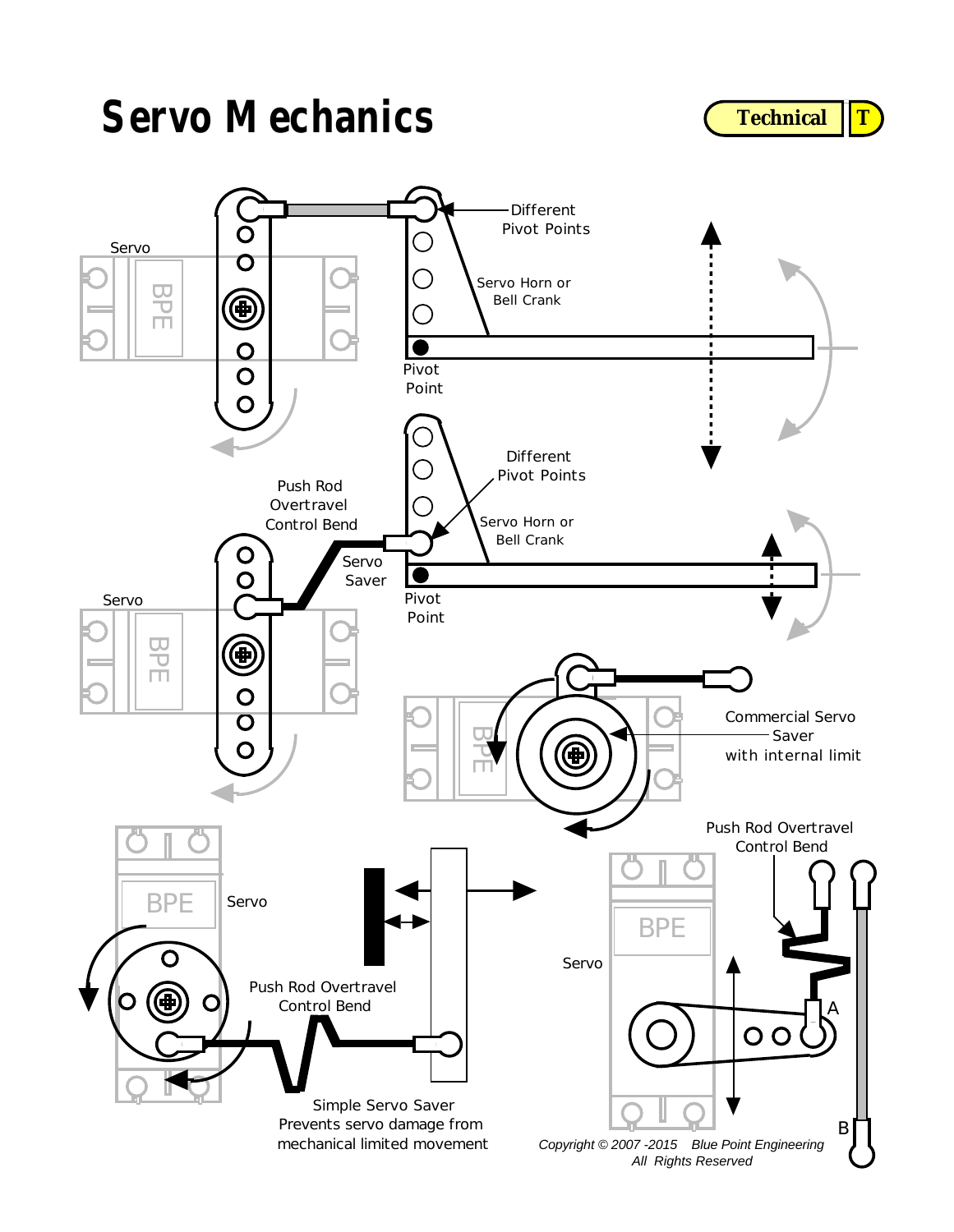

*Copyright © 2007 -2015 Blue Point Engineering All Rights Reserved*